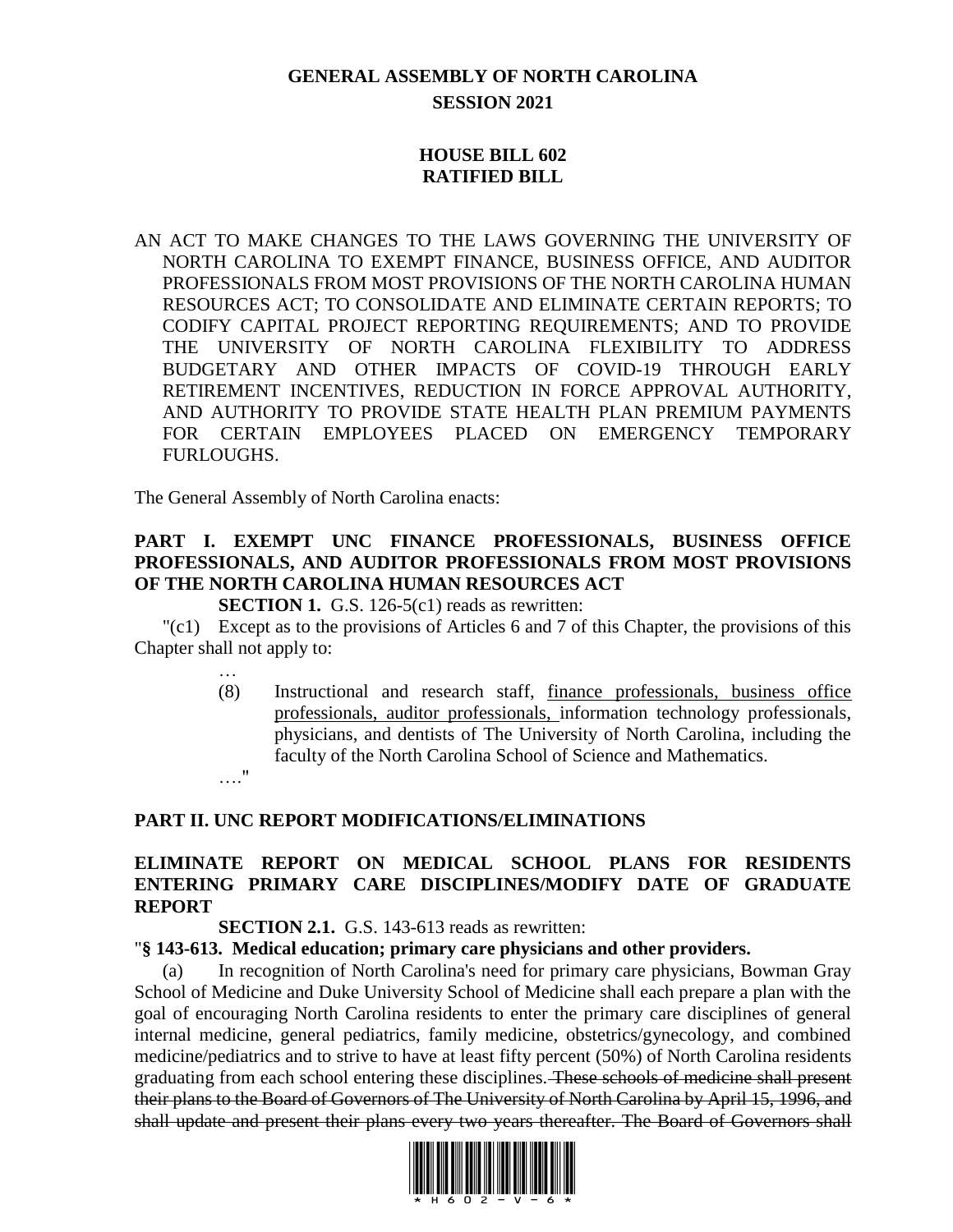report to the Joint Legislative Education Oversight Committee by May 15, 1996, and every two years thereafter on the status of these efforts to strengthen primary health care in North Carolina.

(b) The Board of Governors of The University of North Carolina shall set goals for the Schools of Medicine at the University of North Carolina at Chapel Hill and the School of Medicine at East Carolina University for increasing the percentage of graduates who enter residencies and careers in primary care. A minimum goal should be at least sixty percent (60%) of graduates entering primary care disciplines. Each school shall submit a plan with strategies to reach these goals of increasing the number of graduates entering primary care disciplines to the Board by April 15, 1996, and shall update and present the plans every two years thereafter. The Board of Governors shall report to the Joint Legislative Education Oversight Committee by May 15, 1996, and every two years thereafter on the status of these efforts to strengthen primary health care in North Carolina.

Primary care shall include the disciplines of family medicine, general pediatric medicine, general internal medicine, internal medicine/pediatrics, and obstetrics/gynecology.

(b1) The Board of Governors of The University of North Carolina shall set goals for State-operated health professional schools that offer training programs for licensure or certification of physician assistants, nurse practitioners, and nurse midwives for increasing the percentage of the graduates of those programs who enter clinical programs and careers in primary care. Each State-operated health professional school shall submit a plan with strategies for increasing the percentage to the Board by April 15, 1996, and shall update and present the plan every two years thereafter. The Board of Governors shall report to the Joint Legislative Education Oversight Committee by May 15, 1996, and every two years thereafter on the status of these efforts to strengthen primary health care in North Carolina.

(c) The Board of Governors of The University of North Carolina shall further initiate whatever changes are necessary on admissions, advising, curriculum, and other policies for State-operated medical schools and State-operated health professional schools to ensure that larger proportions of students seek residencies and clinical training in primary care disciplines. The Board shall work with the Area Health Education Centers and other entities, adopting whatever policies it considers necessary to ensure that residency and clinical training programs have sufficient residency and clinical positions for graduates in these primary care specialties. As used in this subsection, health professional schools are those schools or institutions that offer training for licensure or certification of physician assistants, nurse practitioners, and nurse midwives.

(d) The progress of the private and State-operated medical schools and State-operated health professional schools towards increasing the number and proportion of graduates entering primary care shall be monitored annually by the Board of Governors of The University of North Carolina. Monitoring data shall include (i) the entry of State-supported graduates into primary care residencies and clinical training programs, and (ii) the specialty practices by a physician and each midlevel provider who were State-supported graduates as of a date five years after graduation. The Board of Governors shall certify data on graduates, their residencies and clinical training programs, and subsequent careers by November April 15 of each calendar year, beginning in November of 2012, April of 2022, to the Fiscal Research Division of the Legislative Services Office and to the Joint Legislative Education Oversight Committee.

(e) The information provided in subsection (d) of this section shall be made available to the Appropriations Committees of the General Assembly for their use in future funding decisions on medical and health professional education."

#### **EXEMPT UNC FROM REPORT ON GOVERNMENT FEES SECTION 2.2.(a)** G.S. 143C-9-4 reads as rewritten: "**§ 143C-9-4. Biennial fee report.**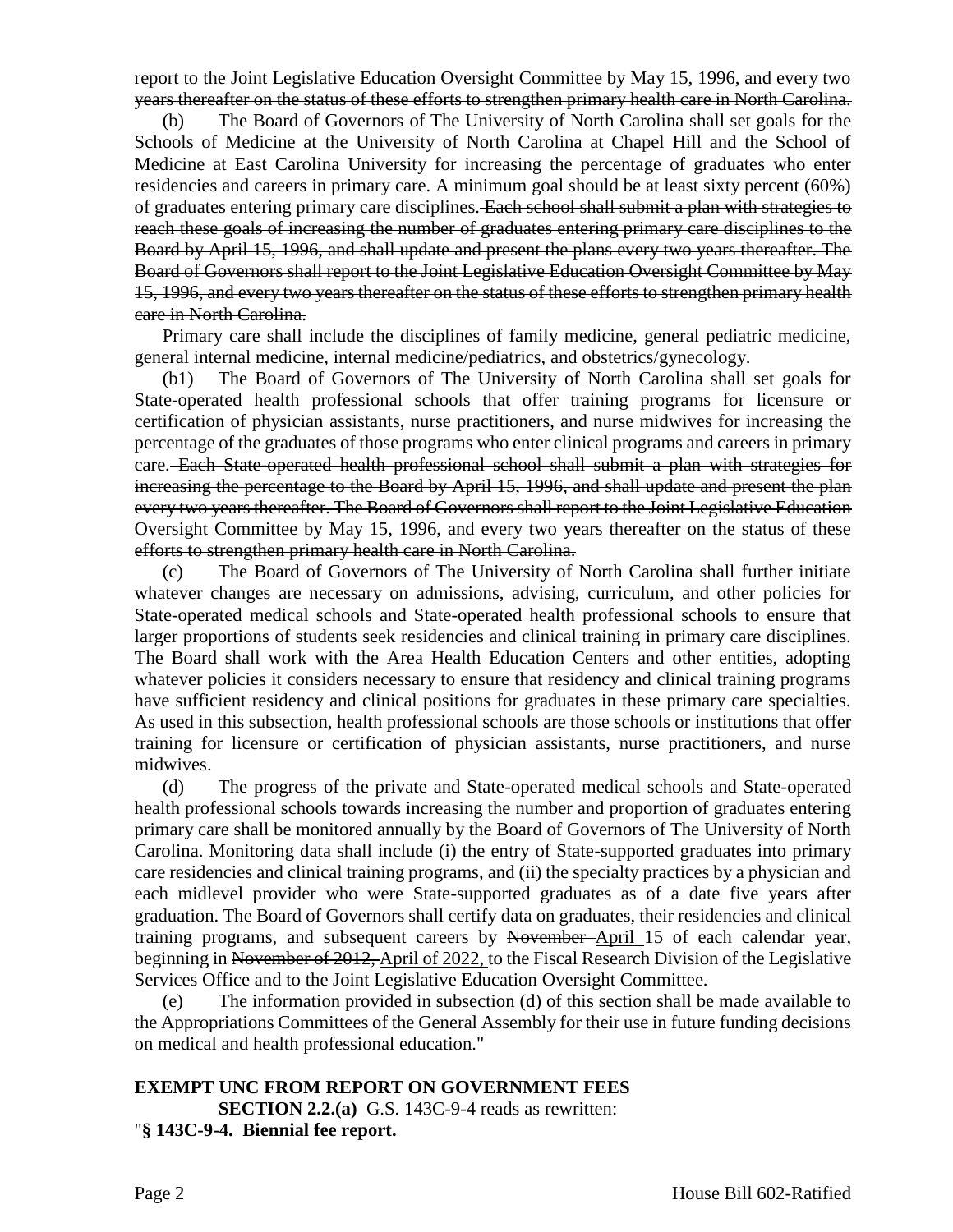(a) The Office of State Budget and Management shall prepare a report biennially on the fees charged by each State department, bureau, division, board, commission, institution, and agency during the previous two fiscal years. The report shall include the statutory or regulatory authority for each fee, the amount of the fee, when the amount of the fee was last changed, the number of times the fee was collected during the prior fiscal year, and the total receipts from the fee during the prior fiscal year.

(b) The provisions of subsection (a) of this section shall not apply to The University of North Carolina."

**SECTION 2.2.(b)** G.S. 116-11(9b) reads as rewritten:

- "(9b) The Board of Governors shall report by February 1 of each year to the Joint Legislative Education Oversight Committee, the Senate Appropriations Committee on Education/Higher Education, the House of Representatives Appropriations Subcommittee on Education, and the Fiscal Research Division on the actions and adjustments necessary to its budgetary policies, regulations, and standards resulting from the Current Operations Appropriations Act for the administration and operation of The University of North Carolina and the distribution of State and federal funds to constituent institutions. The report shall include at least the following information for each constituent institution:
	- a. Guidelines related to State salaries of University of North Carolina employees, including range, median, and mean of faculty salaries at the institution.
	- … k. The total amount of mandatory student fee revenue collected by institution and fee type.
	- *l.* Any source of student auxiliary revenue that represents greater than ten percent (10%) of the overall student auxiliary revenue by institution and revenue type.
	- m. Any source of sales revenue that represents greater than ten percent (10%) of the overall sales revenue by institution and sales revenue type."

# **REPEAL REPORT ON RESEARCH COLLABORATIONS ON MILITARY BEHAVIORAL HEALTH**

**SECTION 2.3.** G.S. 127B-20 reads as rewritten:

## "**§ 127B-20. Collaboration on research to address health and other problems required; report by UNC General Administration [System Office].problems.**

(a) The System Office of The University of North Carolina, in collaboration with Operation Re-Entry North Carolina at East Carolina University, North Carolina Translational and Clinical Sciences Institute, other institutions of higher education in this State, the North Carolina National Guard, and the United States Department of Veterans Affairs, shall, to the extent available resources allow, collaborate on research to address the behavioral health problems and challenges facing military personnel, veterans, and their families.

(b) The research required by this section shall be conducted by collaborative research teams which shall include civilian investigators from institutions of higher learning in this State and private research organizations, health providers in regional and national military health system institutions, and providers and investigators in VISN 6 in the VA system. These teams shall aggressively pursue federal funding to conduct the research required by this section.

- (c) At a minimum, the research required by this section shall include the following goals:
	- (1) To define the behavioral health problems facing service members, veterans, and their families, with a special emphasis on the behavioral health needs of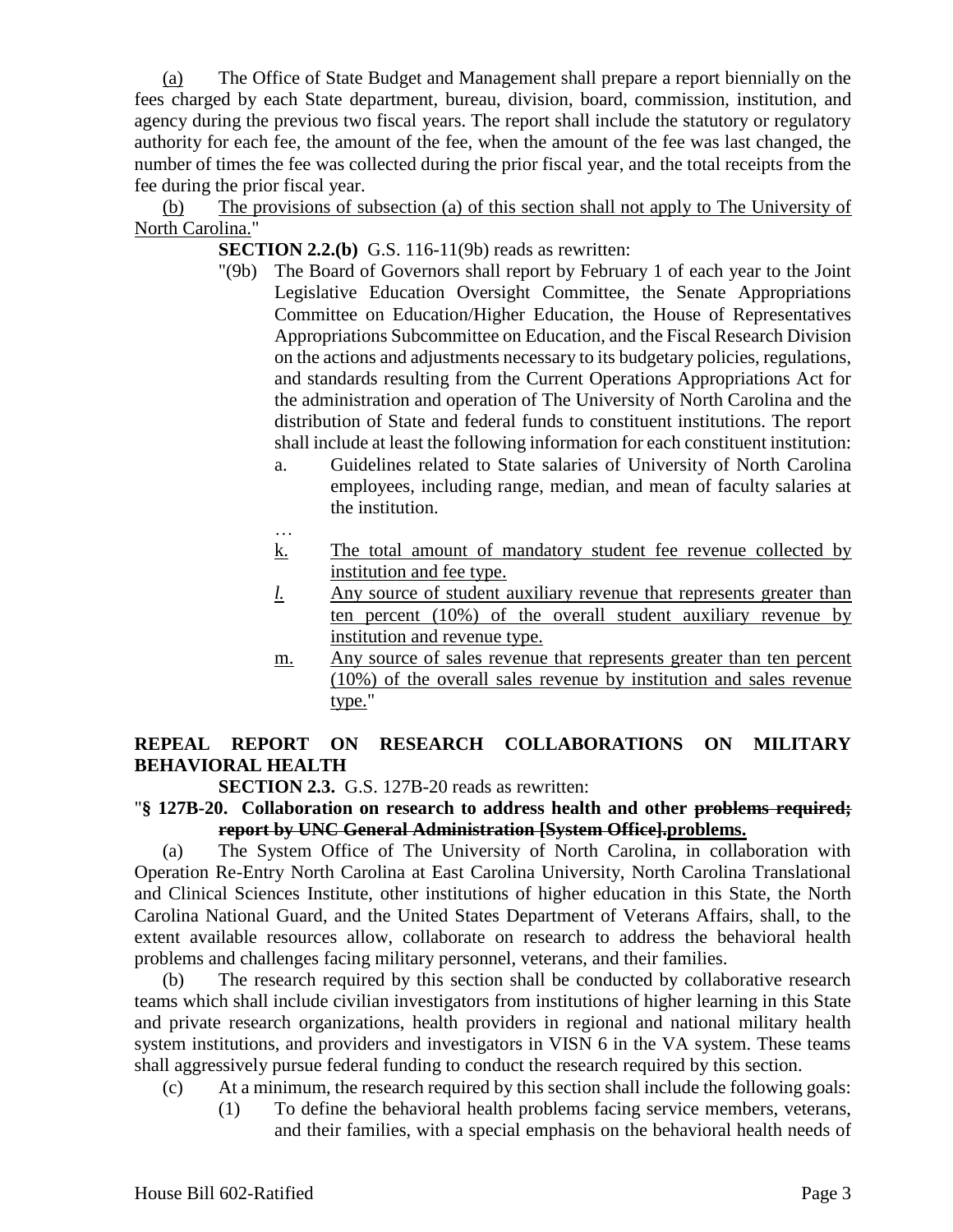the reserve components of the Armed Forces of the United States, including the National Guard.

- (2) To develop, implement, and evaluate innovative pilot programs to improve the quality, accessibility, and delivery of behavioral health services provided to this population.
- (3) To evaluate the effectiveness of new programs put into place by the National Guard and other military organizations to address the behavioral health challenges facing military service personnel, veterans, and family members. The National Guard shall cooperate in providing information to assess the effectiveness of behavioral health services provided to it and its members.
- (4) To contribute to the knowledge of evidence-based behavioral health screening, diagnosis, treatment, and recovery supports for military service personnel, veterans, and their families.
- (5) To study other issues pursuant to requests by the various branches of the active and reserve components of the Armed Forces of the United States and the United States Department of Veterans Affairs, in order to improve behavioral health services for service members, veterans, and their families.

(d) On July 1, 2012, and annually thereafter, the System Office of The University of North Carolina shall report its findings to the Joint Legislative Health Care Oversight Committee and to the House of Representatives and Senate Appropriations Subcommittees on Health and Human Services."

## **EDUCATOR PREPARATION/RECRUITMENT/EFFECTIVENESS REPORT CONSOLIDATION**

**SECTION 2.4.(a)** Report on Number of School Administrators. – G.S. 116-74.21(c) is repealed.

**SECTION 2.4.(b)** Future Teachers of North Carolina Report. – G.S. 116-41.32 is repealed.

**SECTION 2.4.(c)** UNC-NCCCS 2+2 E-Learning Initiative. – Section 9.7(c) of S.L. 2008-107, as amended by Section 9.3(c) of S.L. 2010-31, reads as rewritten:

"**SECTION 9.7.(c)** The University of North Carolina and Community Colleges System Office shall report by April 15, 2011, and annually thereafter, to the Joint Legislative Education Oversight Committee, the State Board of Education, the Office of State Budget and Management, and the Fiscal Research Division of the General Assembly on the implementation of the UNC-NCCCS 2+2 E-Learning Initiative. This report shall include:

- (1) The courses and programs within the 2+2 E-Learning Initiative;
- (2) The total number of prospective teachers that have taken or are taking part in this initiative to date broken down by the current academic period and each of the previous academic periods since the program's inception;
- (3) The total number of teachers currently in the State's classrooms, by local school administrative unit, who have taken part in this initiative;
- (4) The change in the number of teachers available to schools since the program's inception;
- (5) The qualitative data from students, teachers, local school administrative unit personnel, university personnel, and community college personnel as to the impact of this initiative on our State's teaching pool; and
- (6) An explanation of the expenditures and collaborative programs between the North Carolina Community College System and The University of North Carolina, including recommendations for improvement."

**SECTION 2.4.(d)** G.S. 116-11(12d) reads as rewritten: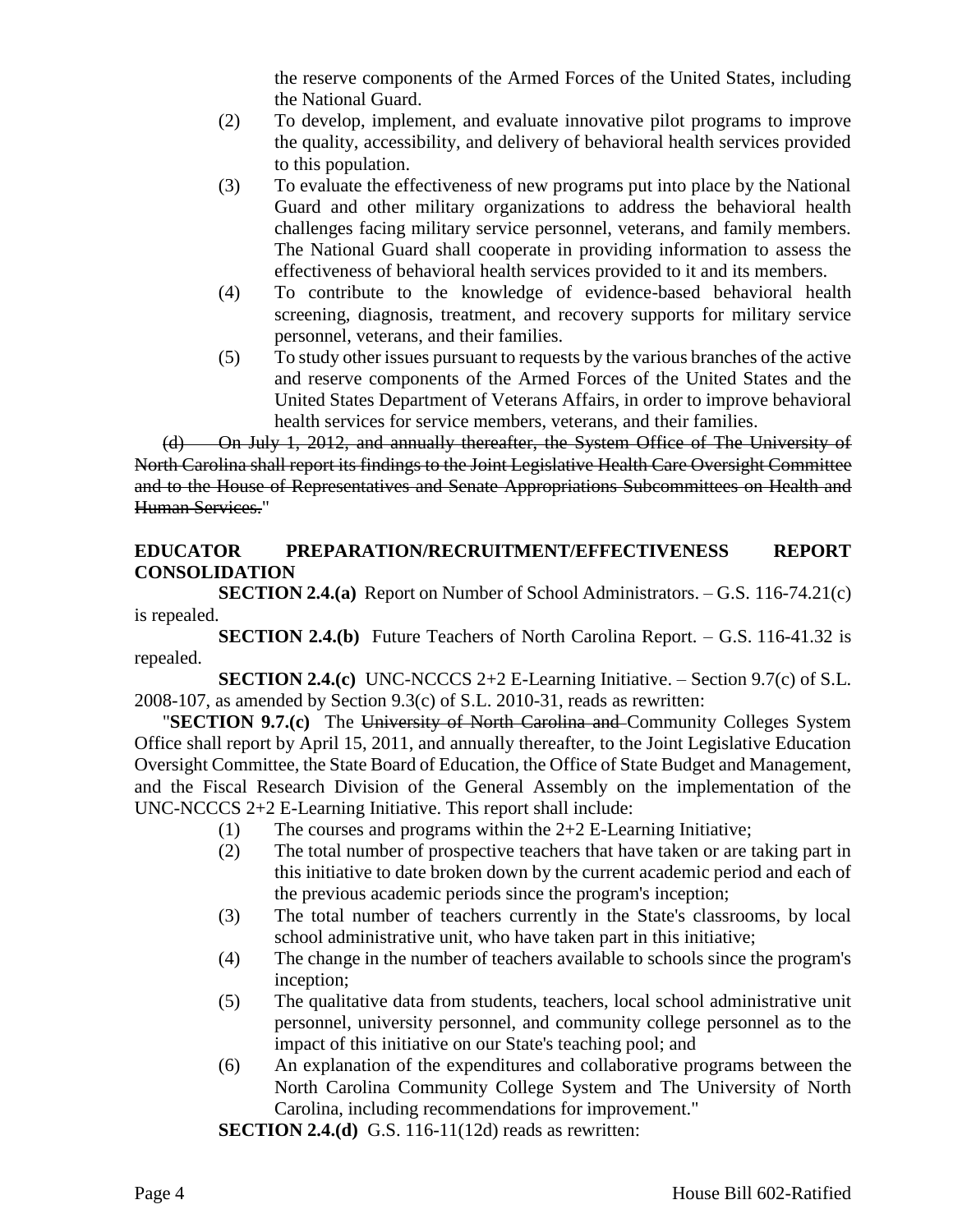"(12d) The Board of Governors shall provide a comprehensive annual report on teacher education educator preparation efforts at The University of North Carolina. The report shall include information about teacher education educator preparation and recruitment,  $2+2$  initiatives, distance education programs focused on teacher education, and professional development programs for teachers and school administrators. initiatives to improve educator quality, student success measures, and strategic research and related efforts. The teacher education educator preparation report shall be due on April October 15 of each year to the Joint Legislative Education Oversight Committee and Committee. The Board shall provide a copy of the report to the State Board of Education."

#### **ELIMINATE CONSULTATION WITH GOV OPS ON DEBT FOR GOLF COURSES/TRANSIENT ACCOMMODATIONS FACILITIES SECTION 2.5.** G.S. 66-58(h) is repealed.

#### **ELIMINATE REPORT ON UNC SYSTEM PRESIDENT'S STRATEGIC INITIATIVE RESERVE FUNDS FOR SPECIAL PROJECTS**

**SECTION 2.6.** The University of North Carolina System Office shall not be required to submit an annual report to the Joint Legislative Education Oversight Committee on the use of funds from The University of North Carolina President's Strategic Initiative Reserve but shall make this information available upon request to the Fiscal Research Division of the General Assembly.

## **ELIMINATE UNC ENROLLMENT GROWTH PROJECTION REPORT SECTION 2.7.** G.S. 116-30.7 is repealed.

## **ELIMINATE REPORT ON DEFAULTS ON PROJECTS WITHOUT PERFORMANCE BONDS**

**SECTION 2.8.** G.S. 143-129(i) reads as rewritten:

"(i) Procedure for Letting of Public Contracts. – The Department of Transportation ("DOT"), The University of North Carolina and its constituent institutions ("UNC"), ("DOT") and the Department of Administration ("DOA") shall monitor all projects in those agencies and institutions that are let without a performance or payment bond to determine the number of defaults on those projects, the cost to complete each defaulted project, and each project's contract price. Beginning March 1, 2011, and annually thereafter, DOT, UNC, DOT and DOA shall report this information to the Joint Legislative Committee on Governmental Operations."

# **REQUIRE UNC TO ADOPT RULES FOR REPORTING ON CERTAIN CONTRACTS UNDER A PUBLIC-PRIVATE PARTNERSHIP**

**SECTION 2.9.** G.S. 143-133.1 reads as rewritten:

# "**§ 143-133.1. Reporting.**

… (b) The Except as provided in subsection (b1) of this section, the Secretary of Administration shall adopt rules to implement the provisions of this section, including the format and frequency of reporting.

(b1) The Board of Governors of The University of North Carolina shall adopt rules to implement the provisions of this section for The University of North Carolina, including the format and frequency of reporting. The rules shall include that constituent institutions of The University of North Carolina shall report the information required by subsection (a) of this section to the Board of Governors on an annual basis.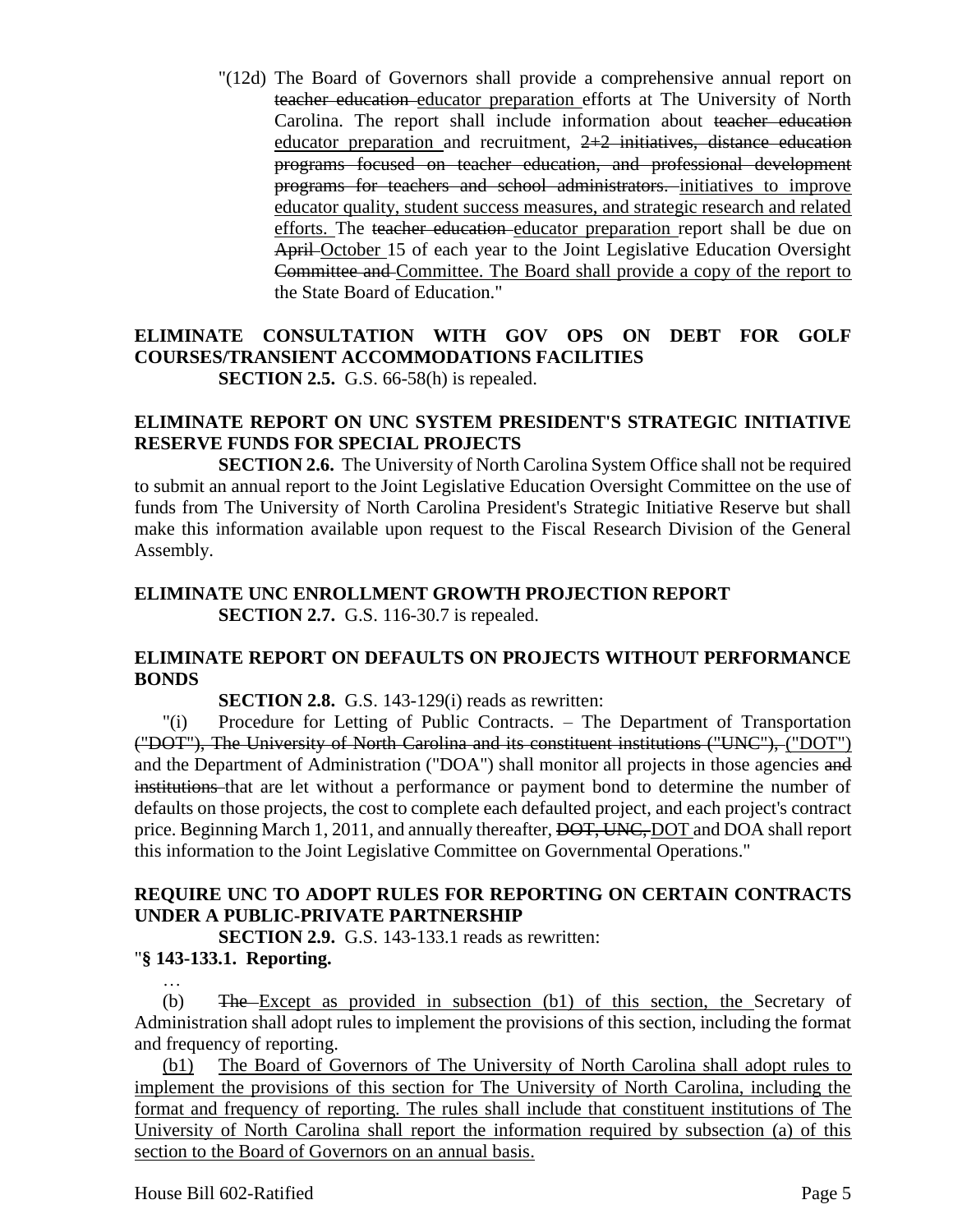# **PART IV. CODIFY CAPITAL PROJECT REPORTING REQUIREMENTS**

**SECTION 4.** Article 8 of Chapter 143C of the General Statutes is amended by adding the following new section to read:

### "**§ 143C-8-14. Capital project reporting.**

- (a) Definitions. The following definitions apply in this section:
	- (1) Capital project. Any capital improvement, as that term is defined in G.S. 143C-1-1, that is (i) funded in whole or in part with State funds, including receipts, non–General Fund sources, or statutorily or constitutionally authorized indebtedness of any kind, (ii) not complete, and (iii) authorized by the General Assembly for a total project cost of at least ten million dollars (\$10,000,000).
	- (2) Construction phase. The status of a particular capital project as described using the terms customarily employed in the design and construction industries.
- (b) Reporting. The following reports on capital projects are required:
	- (1) By October 1 and April 1 of each year, the following reports shall be submitted to the Joint Legislative Oversight Committee on Capital Improvements and the Fiscal Research Division:
		- a. The Office of State Budget and Management shall report on the status of capital projects funded from the State Capital and Infrastructure Fund or other State funds.
		- b. Each State agency shall report on the status of agency capital projects funded from non-State funds.
	- (2) Beginning January 1, and quarterly thereafter, each State agency shall report on the status of agency capital projects to the Office of State Budget and Management.

(c) Report Contents. – The reports required by subsection (b) of this section shall include at least the following information about every agency capital project:

- (1) The current construction phase of the project.
- (2) The anticipated time line from the current construction phase to project completion.
- (3) Information about expenditures that have been made in connection with the project, regardless of source of the funds expended.
- (4) Information about the adequacy of funding to complete the project, including estimates of how final expenditures will relate to initial estimates of expenditures, and whether or not scope reductions will be necessary in order to complete the project within its budget.
- (5) For capital projects authorized within the most recent fiscal year only, an estimate of the operating costs for the project for the first five fiscal years of its operation.

(d) Additional Requirements. – In addition to the other reports required by this section, the State Construction Office shall submit a report on April 1 of each year to the Joint Legislative Oversight Committee on Capital Improvements and the Fiscal Research Division that contains the following:

> (1) The status of the Facilities Condition Assessment Program (FCAP), including (i) summary information about the average length of time that passes between FCAP assessments for an average State building, (ii) detailed information about when the last FCAP assessment was for each State building complex,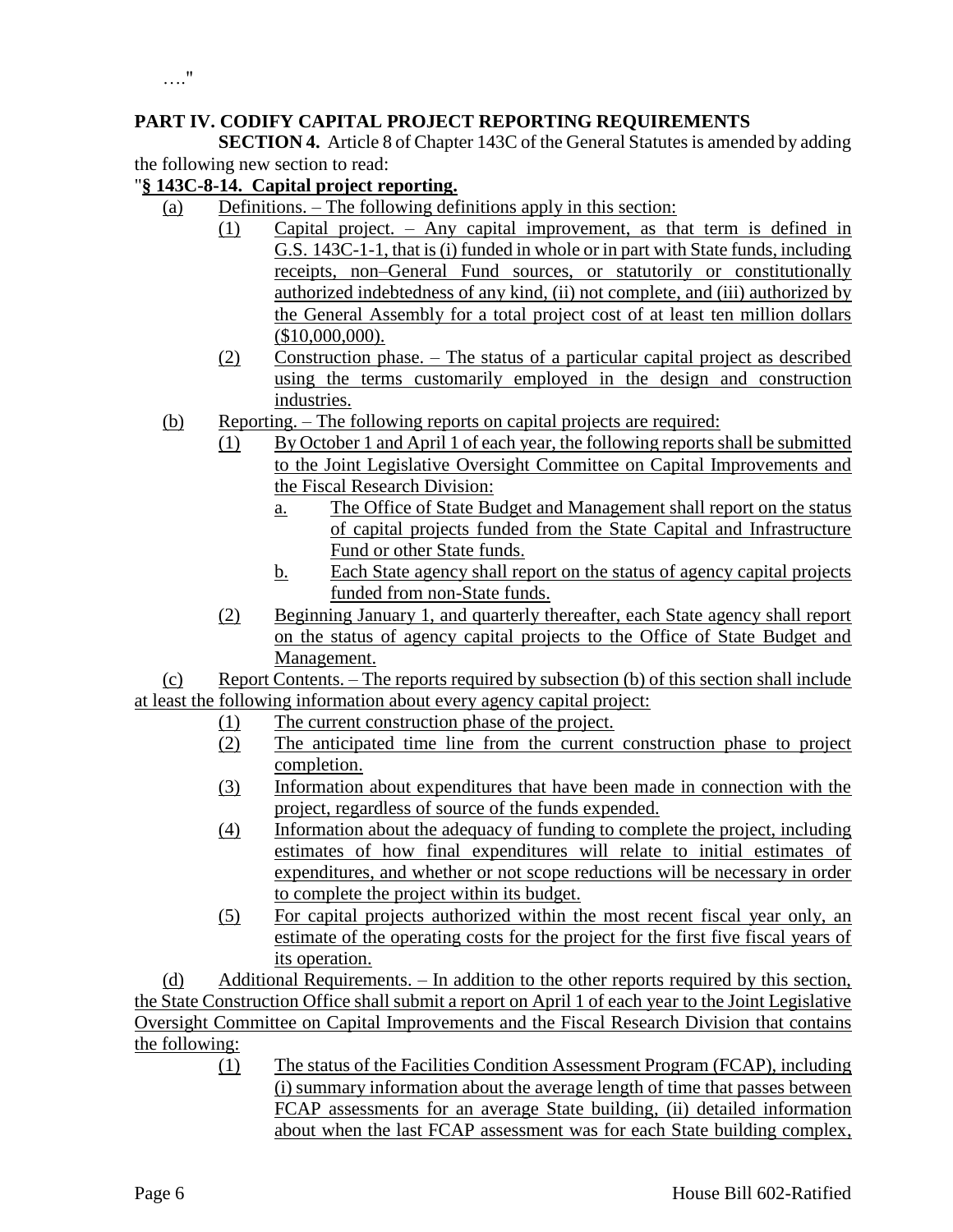and (iii) detailed information about the condition and repairs and renovations needs of each State building complex.

(2) The status of plan review, approval, and permitting for each State capital improvement project and community college capital improvement project over which the Office exercises plan review, approval, and permitting authority, including (i) summary information about the workload of the Office during the previous quarter, including information about the average length of time spent by the State Construction Office on each major function it performs that is related to capital project approval, and (ii) detailed information about the amount of time spent engaged in those functions for each project that the State Construction Office worked on during the previous quarter."

# **PART V. EARLY RETIREMENT INCENTIVE PROGRAM FOR UNC**

**SECTION 5.(a)** The Board of Governors of The University of North Carolina may authorize the adoption of an early retirement incentive program to provide long-term cost-savings to The University of North Carolina and improved operational efficiencies for The University of North Carolina to remain in effect until December 31, 2022. The University of North Carolina System Office shall develop policies and regulations for the early retirement incentive program that shall provide, at a minimum, the following:

- (1) To participate in the program, an employee must be eligible for early or full service retirement if participating in the Teachers' and State Employees' Retirement System of North Carolina (TSERS) or must be at least age 55 and vested in the Optional Retirement Program (ORP).
- (2) Employees approved for the early retirement incentive program may receive a severance payment of not less than one month of an employee's annual base salary and not greater than six months of the annual base salary, based on criteria to be established by the President and on availability of funds. This severance payment shall be exempt from payroll deductions for retirement contributions and shall not be considered compensation for the purposes of the supplemental plans administered by the Supplemental Retirement Board of Trustees established in G.S. 135-96.
- (3) If an employee who is approved for the early retirement incentive does not qualify for the full employer premium contribution for retiree health coverage provided under TSERS or ORP, then the constituent institution may, at its option, provide the employee an amount equivalent to 12 months of the full employer contribution to the employee health insurance premium.
- (4) The program may be provided to employees both subject to and exempt from the North Carolina Human Resources Act. The program shall not be made available to employees receiving disability or workers' compensation benefits.

**SECTION 5.(b)** By October 1, 2021, and December 1, 2022, if an early retirement incentive program is implemented under this section at The University of North Carolina, The University of North Carolina System Office shall report to the Department of the State Treasurer and the Fiscal Research Division of the General Assembly on implementation of the early retirement incentive program, including the number of employees participating by each constituent institution and total amount paid out by the program.

**SECTION 5.(c)** This section expires December 31, 2022.

# **PART VI. HUMAN RESOURCES POLICY FLEXIBILITY/REORGANIZATIONS FOR UNC SYSTEM EMPLOYEES SUBJECT TO THE NORTH CAROLINA HUMAN RESOURCES ACT**

**SECTION 6.** G.S. 116-14 is amended by adding a new subsection to read: